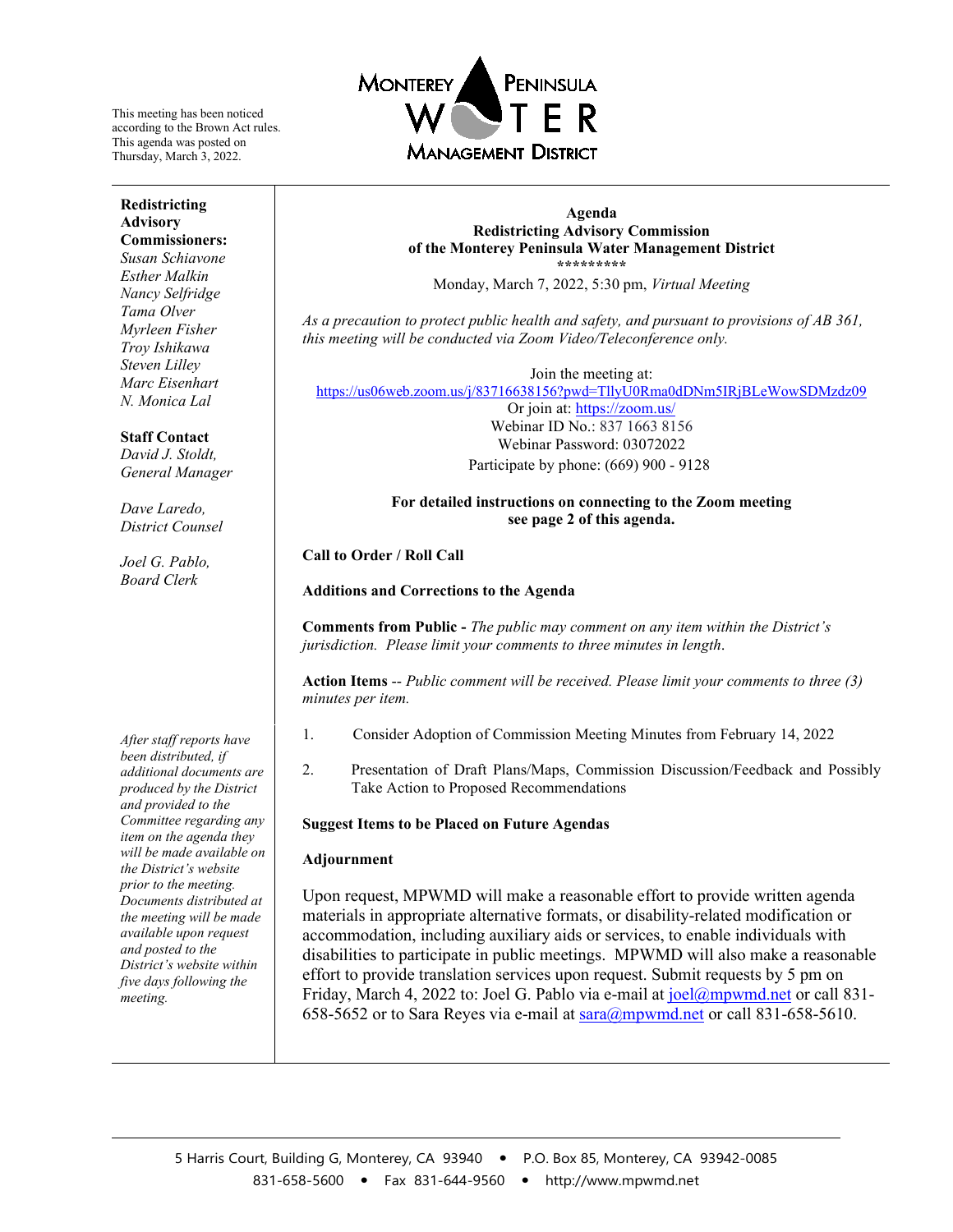*Agenda MPWMD Redistricting Advisory Commission Monday, March 7, 2022 Page 2 of 3*

# **Instructions for Connecting to the Zoom Meeting**

NOTE: If you have not used Zoom previously, when you begin connecting to the meeting you may be asked to download the app. If you do not have a computer, you can participate by phone.

Begin: Within 10 minutes of the meeting start time from your computer click on this link: <https://us06web.zoom.us/j/83716638156?pwd=TllyU0Rma0dDNm5IRjBLeWowSDMzdz09> or paste the link into your browser.

# **DETERMINE WHICH DEVICE YOU WILL BE USING**

(PROCEED WITH ONE OF THE FOLLOWING INSTRUCTIONS)

#### **USING A DESKTOP COMPUTER OR LAPTOP**

1. In a web browser, type: https://www.zoom.us

2.Hit the enter key

3.At the top right-hand corner, click on "Join a Meeting"

4.Where it says "Meeting ID", type in the Meeting ID# above and click "Join Meeting"

5.Your computer will begin downloading the Zoom application. Once downloaded, click "Run" and the application should automatically pop up on your computer. (If you are having trouble downloading, alternatively you can connect through a web browser – the same steps below will apply).

6.You will then be asked to input your name. It is imperative that you put in your first and last name, as participants and attendees should be able to easily identify who is communicating during the meeting. 7.From there, you will be asked to choose either ONE of two audio options: Phone Call or Computer Audio:

#### **COMPUTER AUDIO**

1.If you have built in computer audio settings or external video settings – please click "Test Speaker and Microphone".

2.The client will first ask "Do you hear a ringtone?" •If no, please select "Join Audio by Phone". •If yes, proceed with the next question:

3.The client will then ask "Speak and pause, do you hear a replay?" •If no, please select "Join Audio by Phone" •If yes, please proceed by clicking "Join with Computer Audio"

### **PHONE CALL**

1.If you do not have built in computer audio settings or external video settings – please click "Phone Call" 2.Dial one of the numbers listed below using a phone. Select a phone number based on your current location for better overall call quality.

| $+1669-900-9128$ (San Jose, CA) | $+1$ 253-215-8782 (Houston, TX)  |
|---------------------------------|----------------------------------|
| $+1$ 346-248-7799 (Chicago, IL) | $+1$ 301-715-8592 (New York, NY) |
| $+1$ 312-626-6799 (Seattle, WA) | $+1646-558-8656$ (Maryland)      |

3.Once connected, it will ask you to enter the Webinar ID No. and press the pound key 4.It will then ask you to enter your participant ID number and press the pound key.

5.You are now connected to the meeting.

#### **USING AN APPLE/ANDROID MOBILE DEVICE OR SMART PHONE**

1.Download the Zoom application through the Apple Store or Google Play Store (the application is free).

- 2.Once download is complete, open the Zoom app.
- 3.Tap "Join a Meeting"
- 4.Enter the Meeting ID number

5.Enter your name. It is imperative that you put in your first and last name, as participants and attendees should be able to easily identify who is communicating during the meeting. 6.Tap "Join Meeting"